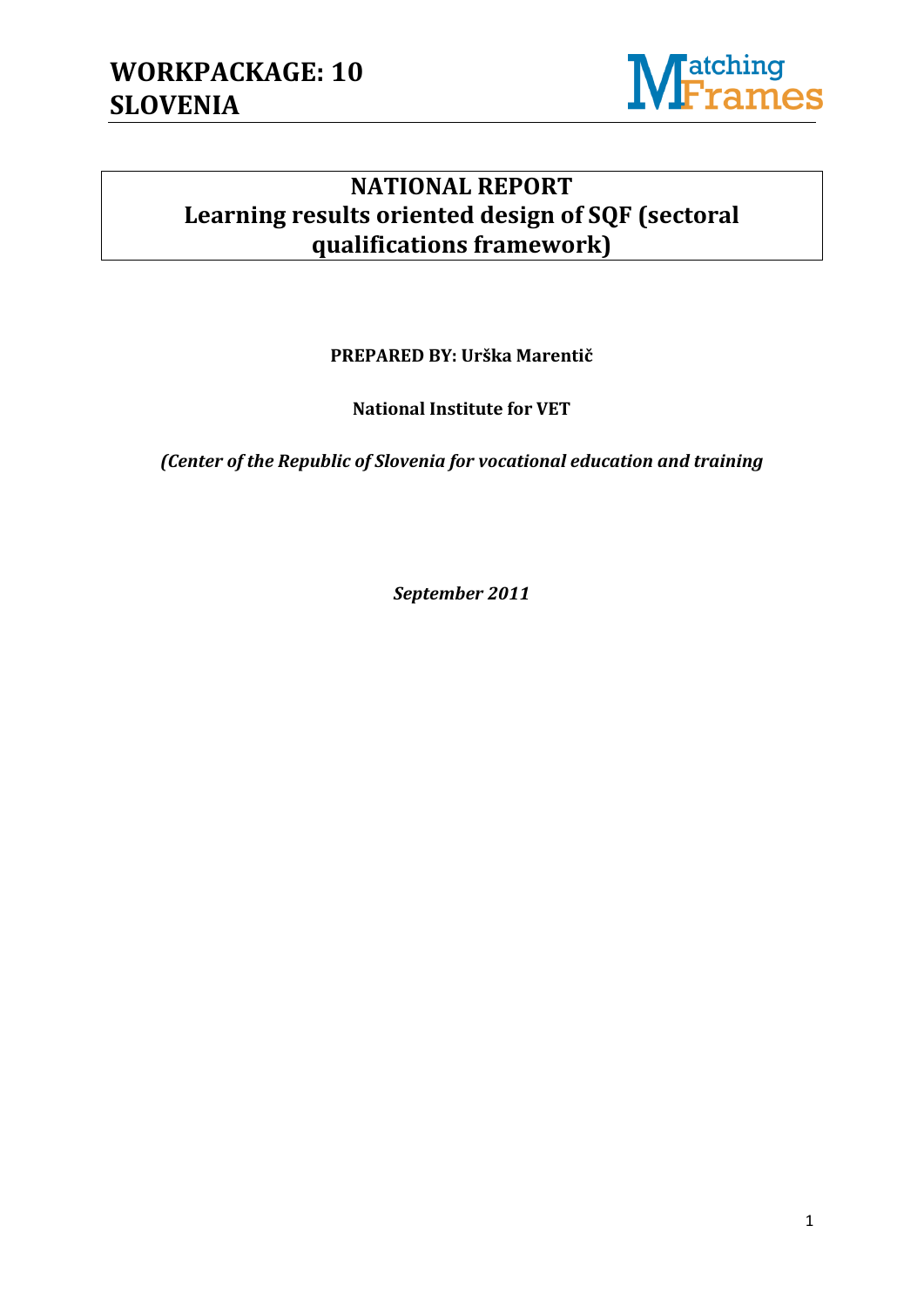## **WORKPACKAGE: 10 SLOVENIA**



|                                       | <b>SLOVENIA</b> |            |            |
|---------------------------------------|-----------------|------------|------------|
|                                       | Car service     | Electrical | Mechanical |
| QUALIFICATIONS                        |                 |            |            |
| <b>TRAINING</b><br><b>REGULATIONS</b> |                 | 2          | 2          |
| CURRICULUM                            | 3               | 3          | 3          |

## *i = input oriented; o = output oriented*

*d = descriptive*

1.

The qualifications in VET are **output oriented**. The occupational standards represent learning outcome standards for each VET qualification that can be acquired in Slovenia.

2.

 VET qualifications in Slovenia can be acquired following the school path (VET system) or the path of recognition of non formal learning (NVQ system). The VET Act connected both systems with introduction of occupational standards which represent a learning outcome standard for each qualification that can be acquired in Slovenia.

 Programmes of short-term vocational education (2 years VET) and vocational secondary education programmes (3 years VET) are both completed with a final exam, which are based on modules and competences.

 Programmes of technical secondary education (4 years VET) are completed with a vocational Matura. The vocational Matura comprises four units with the possibility of adding a fifth unit from the general Matura.

3.

The learning **outcomes approach** is embedded in the Slovene education system and well accepted. Education programmes have moved from a content-based to an objectives-based approach. The relationships between objectives and outcomes, and between **learning objectives/outcomes** and **learning standards**, are now being discussed. A balance is sought in emphasising the role played by general knowledge and acquired key competences, sufficiently broad technical knowledge and certain pedagogical processes in the defining educational outcomes.